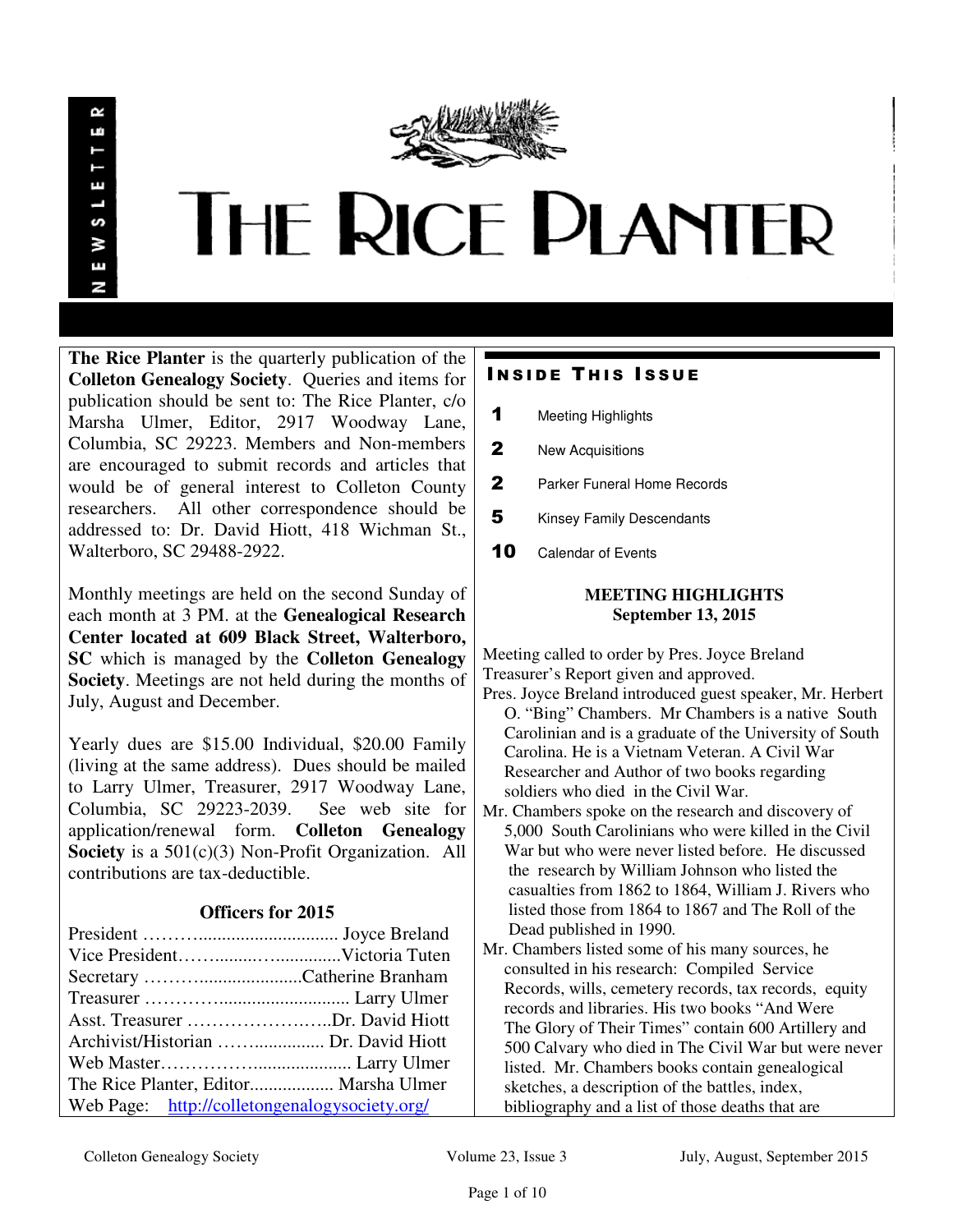| inconclusive. He is now organizing for publication                                             |                         | PARKER FUNERAL HOME RECORDS                                                                                    |
|------------------------------------------------------------------------------------------------|-------------------------|----------------------------------------------------------------------------------------------------------------|
| the Infantry which will reveal almost 4,000 casualties                                         |                         |                                                                                                                |
| which were never listed. Mr. Herbert O. "Bing"                                                 |                         | <b>Bunton, Hubert Washington</b>                                                                               |
| Chambers was very interesting, informative and                                                 |                         | b. Jan 01 1901 Colleton Co, SC                                                                                 |
| provided very valuable information for genealogical                                            |                         | d. Jul 17 1958 Colleton Co. Hospital                                                                           |
|                                                                                                |                         | bur. Sandy Dam<br>Occ: Retired Carpenter and Painter                                                           |
| researchers.                                                                                   |                         | Spouse: Cozy Hudson                                                                                            |
| Meeting adjourned.                                                                             |                         | Father: John T. Bunton b. Colleton Co, SC                                                                      |
| Those attending were: Doris S. Bales, Betty P. Black, Jo                                       |                         | Mother: Ellen Stanfield b. Walterboro, SC                                                                      |
| Anne Boone, Cathy Branham, Joyce Breland, Bing and                                             |                         | Son: Leon Bunton of Walterboro, SC                                                                             |
| Susie Chambers, Bobbi Hiott, John S. Hiott, Dot Glover,                                        |                         | Dau: Mrs. R. E. Blackmon                                                                                       |
| Libby Steadman, Larry and Marsha Ulmer.                                                        |                         | Bro: J. Curtis and Robert L Bunton of Walterboro, SC<br>Johnny and Lloyd Bunton of Orlando, FL                 |
| NEW ACQUISITIONS TO COLLETON GENEALOGY                                                         |                         | Sis: Mrs. Henry Crosby                                                                                         |
| <b>RESEARCH CENTER</b>                                                                         |                         | Mrs. John Stanfield<br>1 Grandchild                                                                            |
|                                                                                                |                         |                                                                                                                |
| <b>NAME</b>                                                                                    | <b>DONOR</b>            | <b>Bunton, Hugo Franklin</b>                                                                                   |
| And Were the Glory of Their Times, Men                                                         |                         | b. Jul 11 1905 Hampton Co, SC                                                                                  |
| Who Died for SC in the War of Southern                                                         | Nita Eason Glover       | d. May 21 1958 Colleton Co, SC                                                                                 |
| Independence, Calvary, by Herbert O.                                                           | for the Marion          | bur: Smoaks Baptist Church Cemetery                                                                            |
| Chambers III                                                                                   | <b>Bellinger Glover</b> | Occ: Retired Railroad Section Foreman                                                                          |
|                                                                                                | Collection              | Spouse: Vera Strickland                                                                                        |
| <b>PARKER FUNERAL HOME RECORDS</b>                                                             |                         | Father: Joseph F. Bunton b. Colleton Co, SC                                                                    |
|                                                                                                |                         | Mother: Ruth Theodosia Murdaugh b. Colleton Co, SC                                                             |
| <b>Breland, David George</b>                                                                   |                         | Son: James F. and Bobby D. Bunton of Smoaks, SC<br>Raymond A. Bunton of Branchville, SC                        |
| b. Feb 02 1958 Colleton Co. Hospital                                                           |                         | Bro: A. L. Bunton of Smoaks, SC                                                                                |
| d. Feb 08 1958 Colleton Co. Hospital                                                           |                         | J. Kirby Bunton of Walterboro, SC                                                                              |
| bur: Black Creek Cemetery                                                                      |                         | Sis: Mrs L. B. Smith of Smoaks, SC                                                                             |
| Father: David Breland                                                                          |                         | Mrs. J. H. Smoak of Glennville, GA                                                                             |
| Mother: Viola Le Cates                                                                         |                         | Mrs. Evelena Fralix of Smoaks, SC                                                                              |
| Grandparents Mr. & Mrs. G. L. Breland of Walterboro, SC                                        |                         | Mrs Joe Carroll of Smoaks, SC                                                                                  |
| <b>Breland, Robert Black</b>                                                                   |                         |                                                                                                                |
| b. Feb 23 1889 Colleton Co, SC                                                                 |                         | Caldwell, Elizabeth "Lizzie" McMillan<br>b. Jun 15 1890 Colleton Co, SC                                        |
| d. Sep 27 1958 Colleton Co. Hospital                                                           |                         | d. Jun 30 1958 Colleton Co. Hospital                                                                           |
| bur: Tabor Methodist Church Cemetery                                                           |                         | bur: Carters Ford Baptist Church Cemetery                                                                      |
| Occ: Farmer                                                                                    |                         | Spouse: Walter D. Caldwell                                                                                     |
| Spouse: Eva Crosby                                                                             |                         | Father: Willie S. McMillan b. Colleton Co, SC                                                                  |
| Father: Billy Breland b. Colleton Co, SC                                                       |                         | Mother: Selena Carter b. Colleton Co, SC                                                                       |
| Mother: Maggie Ulmer b. Colleton Co, SC<br>Son: Randolph Breland of Cape May Court House, N.J. |                         | Dau: Mrs. Sam J. Holloway of Savannah, GA                                                                      |
| Dau: Mrs. L. G. DeWitt of Ruffin, SC                                                           |                         | Mrs. Sam W. Hines of Hyattville, MD                                                                            |
| Mrs. Daniel Gaskill of Cape May Court House, N.J.                                              |                         | Bro: W. S. McMillan of Lodge, SC                                                                               |
| Mrs. Willette Mixson of Beaufort, SC                                                           |                         | Eugene McMillan of Crescent City, FL<br>1 Grandchild                                                           |
| Sis: Mrs. Elvie Crosby of Walterboro, SC                                                       |                         |                                                                                                                |
| 19 Grandcilldren                                                                               |                         | <b>Carter, Susannah Brant</b>                                                                                  |
|                                                                                                |                         | b. Nov 27 1873 Colleton Co., SC                                                                                |
| Broderick, Herman John                                                                         |                         | d. Feb 25 1958 Colleton Co. Hospital                                                                           |
| b. May 01 1928 Colleton Co, SC                                                                 |                         | bur: Evergreen Christian Cemetery                                                                              |
| d. Jul 15 1958 Medical College of Charleston, SC<br>bur: Live Oak Cemetery, Walterboro, SC     |                         | Spouse: G. B. Carter                                                                                           |
| Occ: Insurance Agent                                                                           |                         | Father: William Hansford Brant b. Colleton Co, SC                                                              |
| Spouse: Leona Kinard                                                                           |                         | Mother: Harriett Ann Trowell b. Colleton Co, SC<br>Son: Loyles, LeRoy, and Charles S. Carter of Charleston, SC |
| Father: Perry Broderick b. Williams, SC                                                        |                         | Coker B, and Lucas Carter of Ritter, SC                                                                        |
| Mother: Rebecca Herndon b. Williams, SC                                                        |                         | Hallie M. Carter of Saginaw, TX                                                                                |
| Sons: Billy Broderick (15) of Walterboro, SC                                                   |                         | Dau: Mrs. Mary Etta Price of Alexandria, LA                                                                    |
| Ronald Broderick (11) of Walterboro, SC                                                        |                         | Mrs. Jack Dingwell of Florida                                                                                  |
| Roger Broderick (7) of Walterboro, SC                                                          |                         | Mrs. Edwin Brown of Ritter, SC                                                                                 |
| Bro: Willie, P. B., and J. E Broderick of Walterboro, SC                                       |                         | Bro: Fred Brant of Savannah, GA                                                                                |
| Sis: Mrs. Herman Beach of Walterboro, SC                                                       |                         | 16 Grandchildren and 7 Great Grandchildren                                                                     |
| Mrs. Willie Evans of Charleston, SC                                                            |                         |                                                                                                                |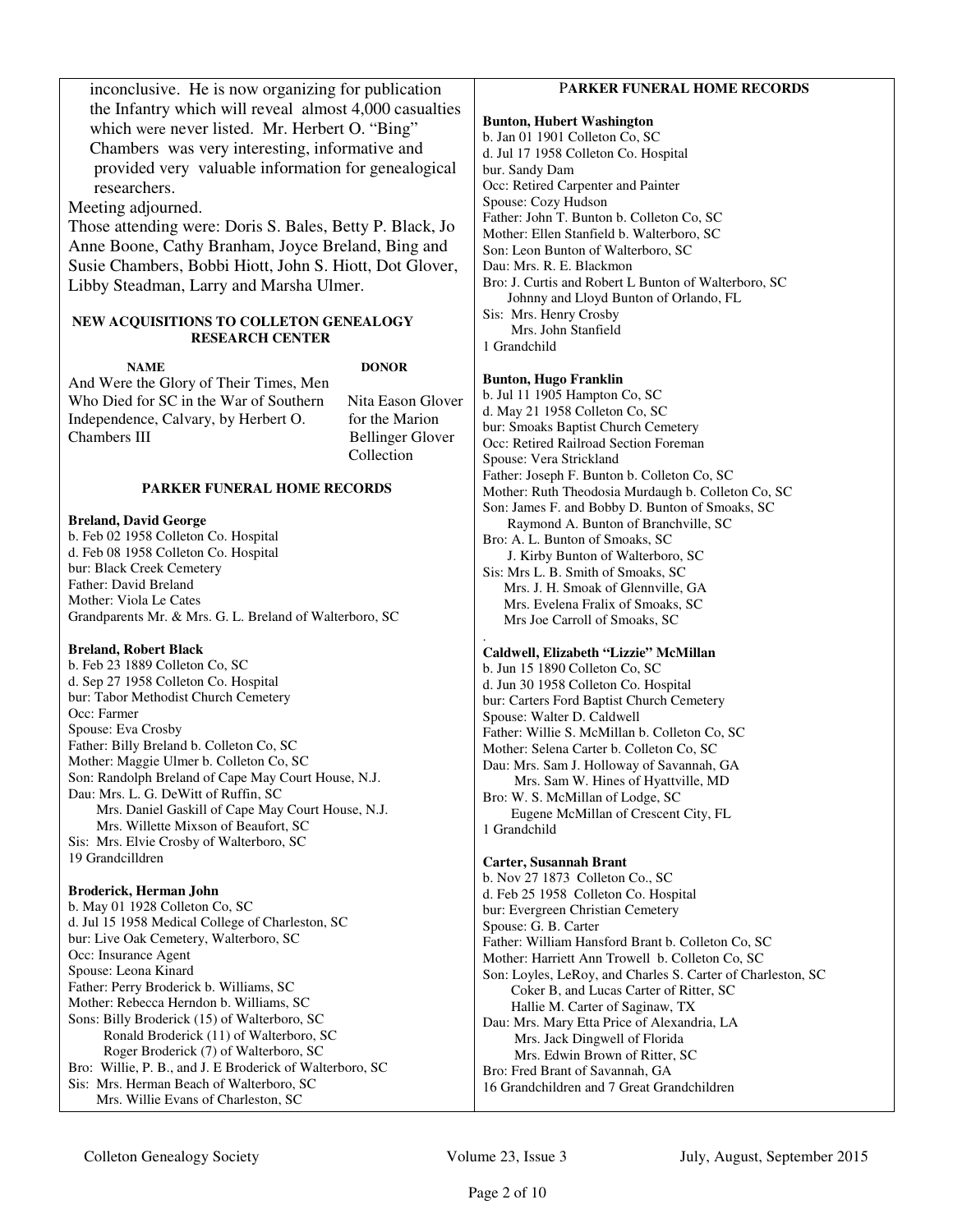| PARKER FUNERAL HOME RECORDS |  |
|-----------------------------|--|
| Cont'                       |  |

### **Carter, Thomas Holland**

b. Oct 15 1909 Colleton Co, SC d. Dec 09 1958 Colleton Co. Hospital bur: Carter's Ford Baptist Church Cemetery Occ: Merchant Spouse: Bessie Lee Peters Father: Caleb J. Carter b. Colleton Co, SC Mother: Janie McMillan b. Colleton Co, SC

### **Carter, Walter Parker**

b. Aug 04 1926 Colleton Co, SC d. Mar 12 1958 Colleton Co. Hospital bur: Pleasant Grove Baptist Church Cemetery Occ: Carpenter Father: Barney B. Carter b. Colleton Co, SC Mother: Mrs. Janie Lott b. Colleton Co, SC Bro: Charles E. Carter of Walterboro, SC Sis: Mrs. Palmer Metts, Mrs. Woodrow Bailey, Mrs. Herman Hoffman and Mrs Roscoe Bryant all of Walterboro, SC

### **Chapman, Dr. Jefferson Watson**

b. Oct 16 1903 Columbia, SC d. Jul 07 1958 New Roper Hosp, Charleston, SC bur: Live Oak Cemetery Occ: Physician Spouse: Rachel Crawford Father: Thomas Jefferson Chapman b. Edgefield Co, SC Mother: Samantha Moore b. Columbia, SC Son: Jefferson Crawford Chapman Dau: Nancy Rachel Chapman Bro: Dr. John H. Chapman of Walterboro, SC Dr. C. G. Chapman of Charlotte, NC Sis: Mrs. T. R. Andrews of Columbia, SC

### **Colson, Melvin**

b. Aug 05 1890 Colleton Co, SC d. Dec 26 1958 Colleton Co, SC bur: Live Oak Memorial Gardens Cemetery, Charleston, SC Occ: Carpenter Spouse: Ethel Hiott Father: Dave Colson b. Colleton Co, SC Mother: Mary Colson b. Colleton Co, SC Son: Winfield Colson of Johns Island, SC Newell M. Colson of Charleston, SC Liston and Orlan N. Colson of Johns Island, SC Dau: Mrs. B. A. Farrell, Mrs. R. D. Hutson of Johns Island, SC Mrs. Sidney Langdale of Charleston Heights, SC

### **Craft, Thomas Gordon**

b. Jun 28 1956 Columbia, SC d. Nov 11 1958 Colleton Co. Hospital bur: Black Creek Father: Archie Gordon Craft b. Richland Co, SC Mother: Betty Oregean Roberts b. Colleton Co, SC Sis: Rebecca Irene Craft 3 years old Grandparents: Mr & Mrs. Arnold Craft of Columbia, SC Mr. & Mrs. L. L. Roberts of White Hall

#### PARKER FUNERAL HOME RECORDS Cont'

## **Colson. Sarah Marandie Craven**

b. Jul 06 1881 Colleton Co, SC d. Jul 23 1958 Round O, Colleton Co, SC bur: Bedon Baptist Church Cemetery Spouse: Frank Toby Colson Father: J. B. Craven b. Colleton Co, SC Mother: Liza Elizabeth Valentine b. Colleton Co, SC Son: Hardin Colson of Round O, SC Dau: Mrs. J. M. Smoak of Round O, SC Mrs. Howell Craven of Walterboro, SC Mrs. W. W. Bazzle of Anniston, AL Bro: Capers Craven of Walterboro, SC 11 Grandchildren and 3 Great Grandchildrn

### **Craven, Sarah Frances "Mittie" Hiott**

b. Oct 27 1870 Colleton Co, SC d. Apr 19 1958 bur: Bedon Baptist Church Spouse: Alvin C. Craven Father: Jeff Hiott b. Colleton Co, SC Mother: Sarah Altman b. Colleton Co, SC Son: Jeff Craven of Charleston, SC H. W. Craven of Round O, SC Dau: Mrs. T.T. Knight, Mrs. Pearcy Herndon, Mrs. W. K. Bailey all of Walterboro, SC Mrs. Andrew Bazzle and Mrs. M. C. Bivens of Charleston, SC Mrs. Merle Hailey of New York City Sis: Mrs. Washington Craven of Charleston, SC 21 Grandchildren, 6 Great Grandchildren and 3 GG Grandchildren

### **Craven, Jeff Joseph**

b. Jul 10 1897 Colleton Co, SC d. Nov 17 1958 Charleston, SC bur: Bedon Baptist Church Cemetery Occ: Carpenter Spouse: Edna Craven Craven Father: Alvin C. Craven b. Colleton Co, SC Mother: Frances Hiott b. Colleton Co, SC Son: John Kline Craven of Charleston, SC Dau: Mrs. Carrey Breland of Walterboro, SC Bro: Heber Craven of Round O, SC Sis: Mrs. A. J. Bazzle and Mrs. A. M. Bivens of Charleston, SC Mrs. T. T. Knight, Mrs Kirk Bailey and Mrs Pearcy Herndon of Walterboro, SC Mrs. M. H. Haley of New York, NY 7 Grandchildren **Crosby, Addie Elnora**  b. Oct 20 1868 Colleton Co, SC d. Jal 21 1958 Colleton Co, SC

bur: Tabor Methodist Church Cemetery Spouse: Richard Crosby Father: Morton Ritter b Colleton Co, SC Mother: Mary Louise Felder b. Bamberg Co, SC Son: Leon E. Crosby of Walterboro, SC Dau: Mrs. Ena Mae Breland and Mrs. Ann Bell Graham 11 Grandchildren and 17 Great Grandchildren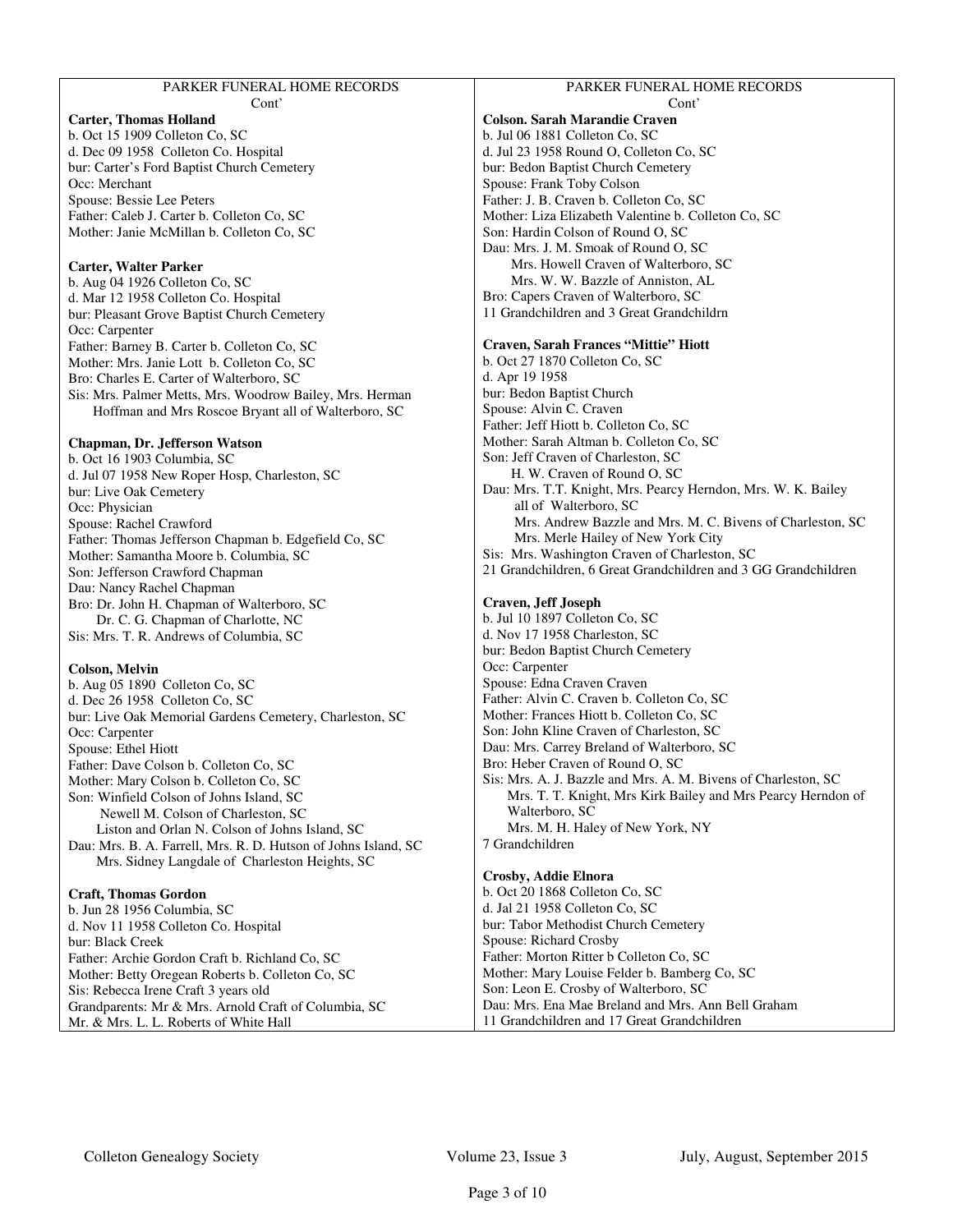### **KINSEY FAMILY HISTORY FROM BERN, SWITZERLAND TO AMERICA JOHN RIPLEY KINSEY**

### *Generation Five cont'*

- **Lewis J. Kinsey Jr** married (3) **Nancy Carter**, born 1834, buried in Wrights Chapel, Echols Co, GA. **Nancy**: Daughter of Isham
	- Carter. Nancy Carter was also the cousin of Martha Carter Kinsey (1st wife of Lewis Kinsey Jr.) *Children:*
		- 273 iv. Lewis D. Kinsey, born Oct 10 1852 in Echols Co, Ga, died Sep 05 1939 in Jackson, Madison Co, TN He married Sarah Potts. Sarah: Of Tennessee.
		- 274 v. Jacob Kinsey, born 1856. He married Rebecca Culbreth. Rebecca: Daughter of Love M. Culbreth.
		- 275 vi. Paul Wesley Kinsey, born Sep 03 1858, died Feb 18 1920, buried in Statenville Cemetery, Echols Co, GA. He married Sarah C. "Sallie" Lewis. Sarah: Daughter of Cary Lewis.<br>276 vii. Rebecca A. Kinsev. born 1859. She married James Crumley.
		- vii. Rebecca A. Kinsey, born 1859. She married James Crumley.
		- 277 viii. Raley Kinsey. Married and had one son who died unmarried.
		- 278 ix. Drusilor Kinsey, born 1862, died 1901, buried in Statenville Cemetery, Echols Co, GA. She married Henry Walker Smith, born 1858 (son of Britton G. Smith and Sarah Livingston), died 1939, buried in Statenville Cemetery, Echols Co, GA.
		- 279 x. Susannah Kinsey, born 1864. She married James Augustus Smith.
		- 280 xi. Laura Kinsey, born Sep of 1865, died Sep 19 1883.
		- 281 xii. William Pleasant Kinsey, born 1867. He married Hattie Thomas. Hattie: of Florida.
	- He married (4) **Henrietta Zitterower**, 1871, died 1874.

*Children:*

 282 xiii. Mildred "Millie" Kinsey, born May 20 1870, died Jan 07 1952, buried in New Hope Baptist Church Cemetery, Jennings, Hamilton Co, SC. She married Jack Dees, in Hamilton Co, FL.

 He married (5) **Cornelia Amanda Prine**, born 1851 in Lowndes Co, Ga (daughter of **Robert Francis Prine** and **Hester Miller**), died May 15 1924 in Echols Co, Ga.

### *Children:*

- 283 xiv. Lula Kinsey, born 1876 in Georgia. She married (1) Preston Swilley. She married (2) Robert Holton.
- 284 xv. Leslie J. Kinsey, born Sep 11 1877. He married Margaret Culbreth. Margaret: Daughter of George Culbreth.
- 285 xvi. Elzie Melton Kinsey, born 1878. He married Ada Gill.
- 286 xvii. Anna Bell Kinsey, born 1879.
- 287 xviii. Rosa Kinsey, born 1882. She married Jesse Hancock.
- 288 xix. Jesse Prescott Kinsey, born Nov 02 1883 in Echols County, Ga, died Jun of 1956 in Hamilton Co, FL, buried in Sasser Landing Cemetery, Jennings, Hamilton Co, FL.
	- He married (1) Mae Prine. Mae: Daughter of George W. Prine.
	- He married (2) Margaret "Maggie" Hancock, about 1904, born 1888, died 1964, buried in Sasser Landing Cemetery, Jennings, Hamilton Co, FL.
- 289 xx. Lucious Ransom Kinsey, born 1883 in Barnwell Co, SC. He married Nora Malley.
- 290 xxi. Charles Kinsey, born 1885.
- 57. **Mahala Kinsey**, born about 1823.

- 291 i. Allen Kinsey, born about 1835 in South Carolina. He married Alavan Jones, born about 1850 in South Carolina (daughter of George Jones and Celia Jones).
- 292 ii. Laura E. Kinsey, born Jun 28 1843 in Colleton Co, SC, died Jan 14 1913, buried in Pleasant Grove Baptist Church, Walterboro, Colleton Co, SC. She married David L. "Dave" Redish, about 1867, born Jan of 1843 in Colleton Co, SC (son of Isham Redish and Catherine Padgett).
- 58. **Ransom Kinsey**, born about 1827, died about 1875, military Confederate Army. He married **Mary Elizabeth Jones**, born about 1827, died about 1914, buried in Edisto Baptist Church Cemetery, Farrell Crossroads, Bamberg Co, SC. **Mary**: Mary Elizabeth Jones listed as being 98 in 1920 Census. Tombstone has her dates as born 1807 died 1914. *Children:*
	- 293 i. Levinia Kinsey, born 1846 in Barnwell Co, SC.
	- 294 ii. Lawrence Manardy Kinsey, born Oct 10 1850 in South Carolina, died Jun 17 1928 in Dorchester Co, SC, occupation Farmer, buried in Edisto Baptist Church Cemetery, Farrell Crossroads, Bamberg Co, SC. He married Sarah Vieta Proveaux, born Jan 29 1846, died Dec 03 1922 in Lakeland, Fla, buried in Griffin Cemetery, Lakeland, Polk Co, FL.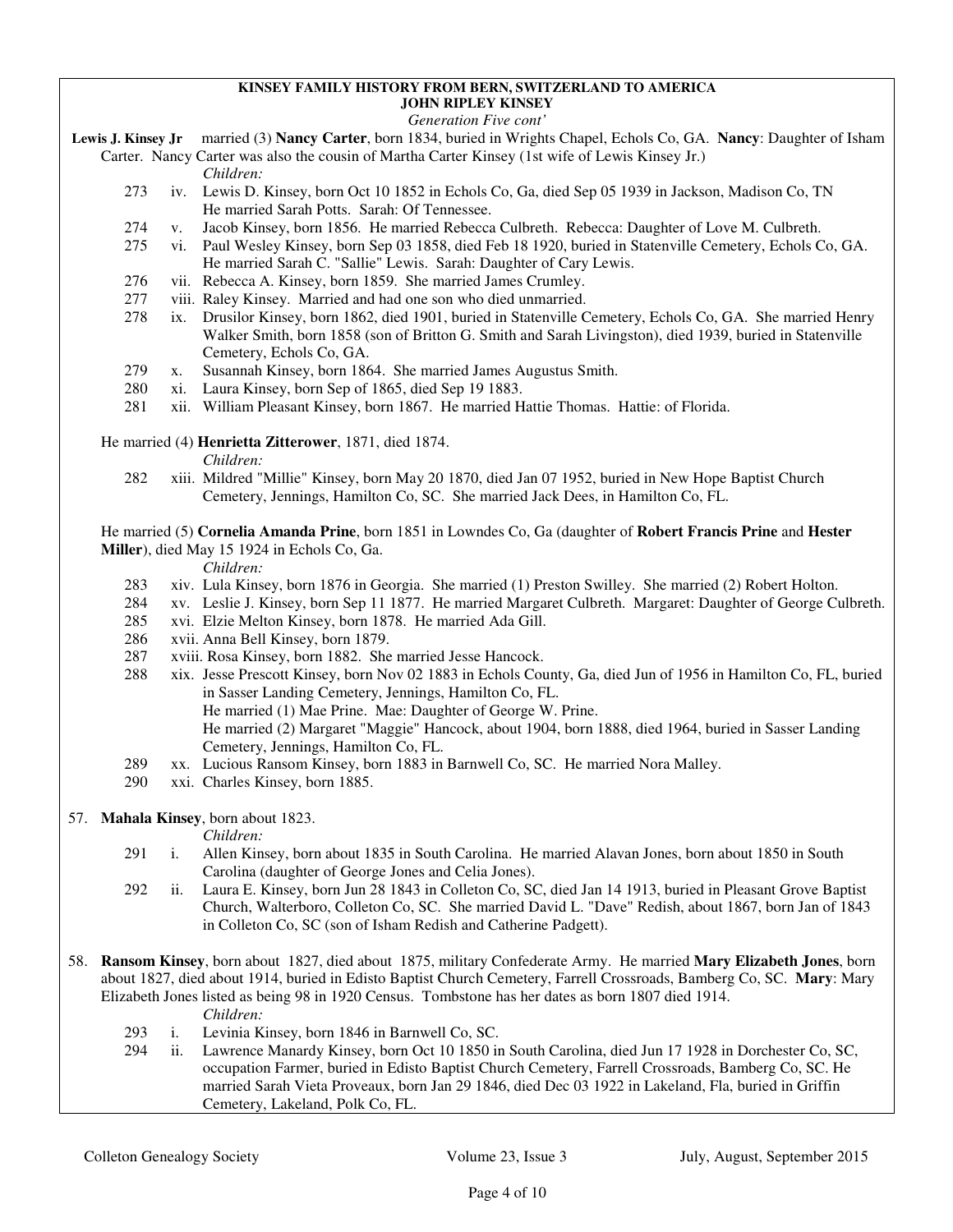| 295 | iii. Ellen Kinsey, born about 1852 in South Carolina, died about 1880-1883. She married David Madison     |
|-----|-----------------------------------------------------------------------------------------------------------|
|     | Proveaux, about 1878 in Colleton Co, SC, born about 1854 in St Bartholomew Parish, Colleton Co, SC (son   |
|     | of William "Archibald" Proveaux Jr and Elizabeth Jones), died 1923. David: Married a second time to       |
|     | Ackline Proveaux about 1883 in Colleton Co, SC and had Jake C. Proveaux, Alford G. Proveaux, Racheal G.   |
|     | Proveaux and Liza Bell Proveaux.                                                                          |
| ∩∩∠ | in Cognes Westington Eineen ham shout 1954 in Smaaks, Calleton Co. SC. died Jan 22,1046. Listed as living |

- 296 iv. George Washington Kinsey, born about 1854 in Smoaks, Colleton Co, SC, died Jan 23 1946. Listed as living with his sister, Mahalia Linder in 1910 Census. He married Mary Frances Herndon, born about 1853 in Smoaks, Colleton Co, SC (daughter of Henry Herndon and Mary Jones), died Dec 24 1928, buried in Buckhead Advent Christian Church, Smoak, SC.
- 297 v. Sarah "Sally" Kinsey, born Jan of 1856, died Before May 1947. She married John Madison "Mad" Johnson, about 1887, born Sep 12 1860 in Smoaks, Colleton Co, SC, died May 09 1947 in Colleton Co, SC, buried in Little Swamp Methodist Church, Smoaks, SC, occupation Farmer. John: Son of Therrie Johnson and Sarah Kinard.
- 298 vi. Lewis W. Kinsey, born about 1861 in South Carolina, died Oct 10 1928, occupation Farmer, buried in Edisto Baptist Church Cemetery, Farrell Crossroads, Bamberg Co, SC. He married Martha A. Herndon, born Dec 09 1857 in Colleton Co, SC (daughter of Henry Herndon and Mary Jones), died May 28 1933 in Darlington Co, SC, buried in Grove Hill Cemetery, Darlington, Darlington Co, SC.
- 299 vii. Mahalia "Haley" Kinsey, born Sep 29 1861 in Smoaks, Colleton Co, SC, died Jan 18 1940, buried in Little Swamp United Methodist Cemetery, Bamberg Co, SC. She married Jacob E. "Jake" Linder, born Jan of 1852 in Smoaks, Colleton Co, SC (son of Jacob Simon Linder and Delilah "Lila" Kinsey), died about 1905, buried in Little Swamp United Methodist Cemetery, Bamberg Co, SC.
- 300 viii. Mary Kinsey, born about 1865 in South Carolina. Lived in Augusta, GA. She married Unknown Johnson.<br>301 ix. Ransom Kinsey, born about 1868 in South Carolina. Living with Nephew Simon Linder and his sister Hale
- ix. Ransom Kinsey, born about 1868 in South Carolina. Living with Nephew Simon Linder and his sister Haley Linder in 1920 Census and listed living with sister Haley in 1930 both 1920 & 1930 have him listed as Single. According to the 1900 Census he is listed as the husband of Carrie Kinsey (Head of Household) who was previously married to a Mr. Reynolds (listed with her are all her Reynolds children). Including Gilbert W. "Gil" Reynolds who married Daisy Mitchum (for a short time). He married Mamie Caroline "Carrie" Carter, about 1899, born Jul of 1859 in South Carolina, Mamie: According to the 1900 Census she had 8 children however only 6 were living.

59. **Delilah "Lila" Kinsey**, born about 1831, died about 1891. She married **Jacob Simon Linder**, born Sep 17 1792 in Orangeburg District, SC (son of **Daniel Linder II** and **Susan Unknown**), died about 1877, buried in Carter's Ford Baptist Church, Lodge, SC.

*Children:*

 302 i. Jacob E. "Jake" Linder, born Jan of 1852 in Smoaks, Colleton Co, SC, died about 1905, buried in Little Swamp United Methodist Cemetery, Bamberg Co, SC. He married Mahalia "Haley" Kinsey, born Sep 29 1861 in Smoaks, Colleton Co, SC (daughter of Ransom Kinsey and Mary Elizabeth Jones), died Jan 18 1940, buried in Little Swamp United Methodist Cemetery, Bamberg Co, SC.

 303 ii. Sarah Elizabeth "Lizzie" Linder, born Sep 29 1853, died Oct 04 1931, buried in Little Swamp United Methodist Cemetery, Bamberg Co, SC. According to the Rice Planter Volume 7, No 1 page 7 Records from Fred Parker Funeral Home, Fred Linder and Sarah Elizabeth "Lizzie" Linder were the parent of Joseph R. Linder (this is not true, according to other members of the family Sarah Linder had her children out of wedlock and there is no Fred Linder). She married George Washington "Dutch" Padgett, born about 1859 in Colleton Co, SC (son of Isham C. "Cap" Padgett and Sarah Ann Brown). George: Sarah Elizabeth "Lizzie" Linder decided to go back to her maiden name and her children all became Linders.

 304 iii. Martha G. Linder, born Jun 1 1857 in Colleton County, SC, died Apr 8 1946 at home of a granddaughter, Mrs J. W. George of North Charleston, SC., buried in Little Swamp United Methodist Cemetery, Bamberg Co SC. Family celebrated 80th birthday on June 1937. Birth date is wrong on death certificate. She married (1) Name Unknown. She married (2) John S. Grimes, born 1838 in Orangeburg Co, SC, died Mar of 1881 in Branchville,

Orangeburg Co, SC. She married (3) William Moses "Stumpy" Myers Sr, born Sep 6 1849 in Orangeburg Co, SC (son of Martin Myers and Martha Matilda Smoke), died Dec 13 1902, buried in Little Swamp United Methodist Cemetery, Bamberg Co, SC.

 305 iv. John B. McA. Linder, born Feb of 1858, died Apr 20 1926. He married Marcella Patrick, in South Carolina, born Apr of 1861 in Colleton Co, SC, died Nov 26 1924 in Bamberg Co, SC, buried in Little Swamp United Methodist Cemetery, Bamberg Co, SC. Marcella: International Marriage record has John McA. Linder marrying Marcella Patrick, Death Certificate of Marcilla Linder has her parents as A. Connors and Katie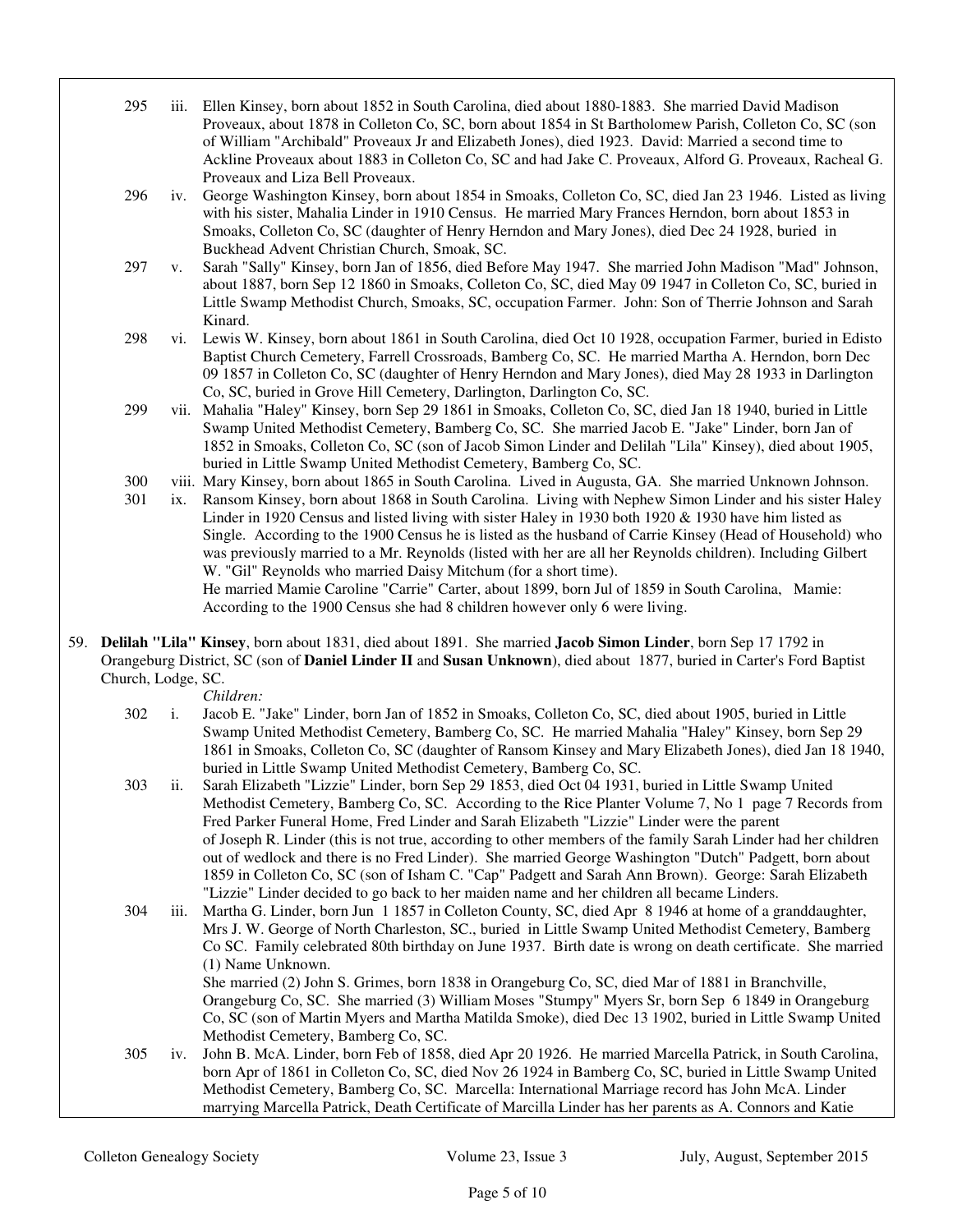Connors. Several of the children of John and Marcella Linder have their mother's last name as Kinard. Death Certificate has place of burial as Little Swamp however another source lists Hagan Cemetery.

- 306 v. Mary C. "Mamie" Linder, born Aug 11 1863 in South Carolina, died Jan 12 1908 in St Francis Infirmary, Charleston, SC, buried in Little Swamp United Methodist Cemetery, Bamberg Co, SC. She married Thomas Francis Cosgrove, born Aug 08 1860 in South Carolina, died Apr 18 1897 in Charleston Co, SC. Thomas: from Charleston, SC. Previously married to Leonora Moriarty on Sep 15 1885 (Lenora Moriarty Cosgrove died Apr 7th 1890 according to Charleston Death Certificate. He married a second time Mary C. "Mamie" Linder (she is listed as the widow of Thomas F. Cosgrove living in Charleston, SC) He is the son of James Cosgrove.
- 307 vi. Daniel M. Linder, born May 28 1863 in Bamberg Co, SC, died Mar 24 1941, buried in Hagan Cemetery, Smoaks, Colleton Co, SC. He married Ella "Elie" Smith, born Dec 17 1869 in Barnwell Co, SC, died Jan 25 1954 in Smoaks, Colleton Co, SC, buried in Hagan Cemetery, Smoaks, Colleton Co, SC. Ella: Daughter of Henry and Martha Jones Smith.
- 308 vii. Harley Benjamin "Harl" Linder Sr, born Nov 26 1866, died Dec 29 1929, buried in Hagan Cemetery, Smoaks, Colleton Co, SC. He married Martha Ella Myers, born Jan 26 1876 in Orangeburg Co, SC (daughter of William Moses "Stumpy" Myers Sr and Sallie Binnicker), died Dec 1 1937 in Colleton Co, SC, buried in Hagan Cemetery, Smoaks, Colleton Co, SC.
- 60. **Jesse Kinsey**, born about 1832 in South Carolina. He married **Ellen Carter** (daughter of **Unknown Carter** and **Susanne Unknown**).

- 309 i. Lewis James Kinsey, born Feb 18 1861, died Aug 17 1932, buried in Edisto Baptist Church Cemetery, Farrell Crossroads, Bamberg Co, SC. He married Palmyra "Pally" Smith, born Mar 11 1871 (daughter of Joseph Howell Smith Sr and Barbara "Ursula" George), died Jan 13 1930, buried in Edisto Baptist Church Cemetery, Farrell Crossroads, Bamberg Co, SC.
- 310 ii. Jesse B. Kinsey, born Aug 10 1861 in Bamberg Co, SC, died Aug 15 1935 in Bamberg Co, SC, buried in Family Cemetery, Bamberg Co, SC, occupation Farmer. He married Laura E. Neal, born Nov 01 1862 in Bamberg Co, SC (daughter of Lewis Neal and Salina Kinsey), died Mar 18 1939 in Bamberg Co, SC, buried in Pappa Cemetery, Bamberg Co, SC. Laura: Listed as being six months old in 1860 Census which was taken in July of 1860. This means she would have been born Jan 1860.
- 61. **Caroline Kinsey**, born about 1835. She married **Isham Carter**, born about 1834 in Barnwell District, SC (son of **John J. Carter** and **Lucy Redish**), occupation Farmer.
	- *Children:*
	- 311 i. Washington Carter, born about 1857 in South Carolina.
	- 312 ii. Paul Carter, born about 1859 in South Carolina.
	- 313 iii. David W. Carter, born about 1859.
	- 314 iv. Laura E. Carter, born about 1861, died about 1924.
	- 315 v. Harriet E. Carter, born about 1862.
	- 316 vi. Isham E. Carter III, born about 1864.
	- 317 vii. Samuel K. Carter, born about 1873, died about 1908.
- 63. **Riley Kinsey**, born about 1827, military Veteran of Civil War 1st Reg. SC Artillery, occupation Farmer, died Between 1880/1900. He married **Nancy McDowell**, born about 1829, died between 1880/1900. *Children:*
	- 318 i. Laura or "Laney" Inez Kinsey, born May of 1845 in Colleton Co, SC, died Nov 13 1932 in Hampton Co, SC, buried in Sandy Run Cemetery, Hampton Co, SC. Death Certificate of Aquilla Drawdy list last name of Laney as Smith. She married (1) Albert R. Drawdy,about 1864, born Nov of 1847 in Colleton Co, SC (son of David Drawdy and Kesiah Davis), died in Hampton Co, SC. She married (2) Name Unknown.
	- 319 ii. Aramitta Kinsey, born about 1849 in Colleton Co, SC, died before 1860.
	- 320 iii. Barney Kinsey, born about 1850 in Colleton Co, SC.
	- 321 iv. William Kinsey, born about 1853 in Colleton Co, SC.<br>322 v. Rebecca Kinsey, born about 1854 in Colleton Co, SC.
	- v. Rebecca Kinsey, born about 1854 in Colleton Co, SC, died about 1882. She married Perry S. Smith, born Jan 20 1850 (son of Thomas Smith and Rebecca Warren), died Feb 24 1915 in Colleton Co, SC, buried in Smoaks Baptist Church Cemetery, Smoaks, Colleton Co, SC., occupation Farmer. Perry: Listed in Cemeteries of Upper Colleton County page 176 born May 10 1852 died Mar 05 1915 buried Smoaks Baptist Church Cemetery, Smoaks, SC.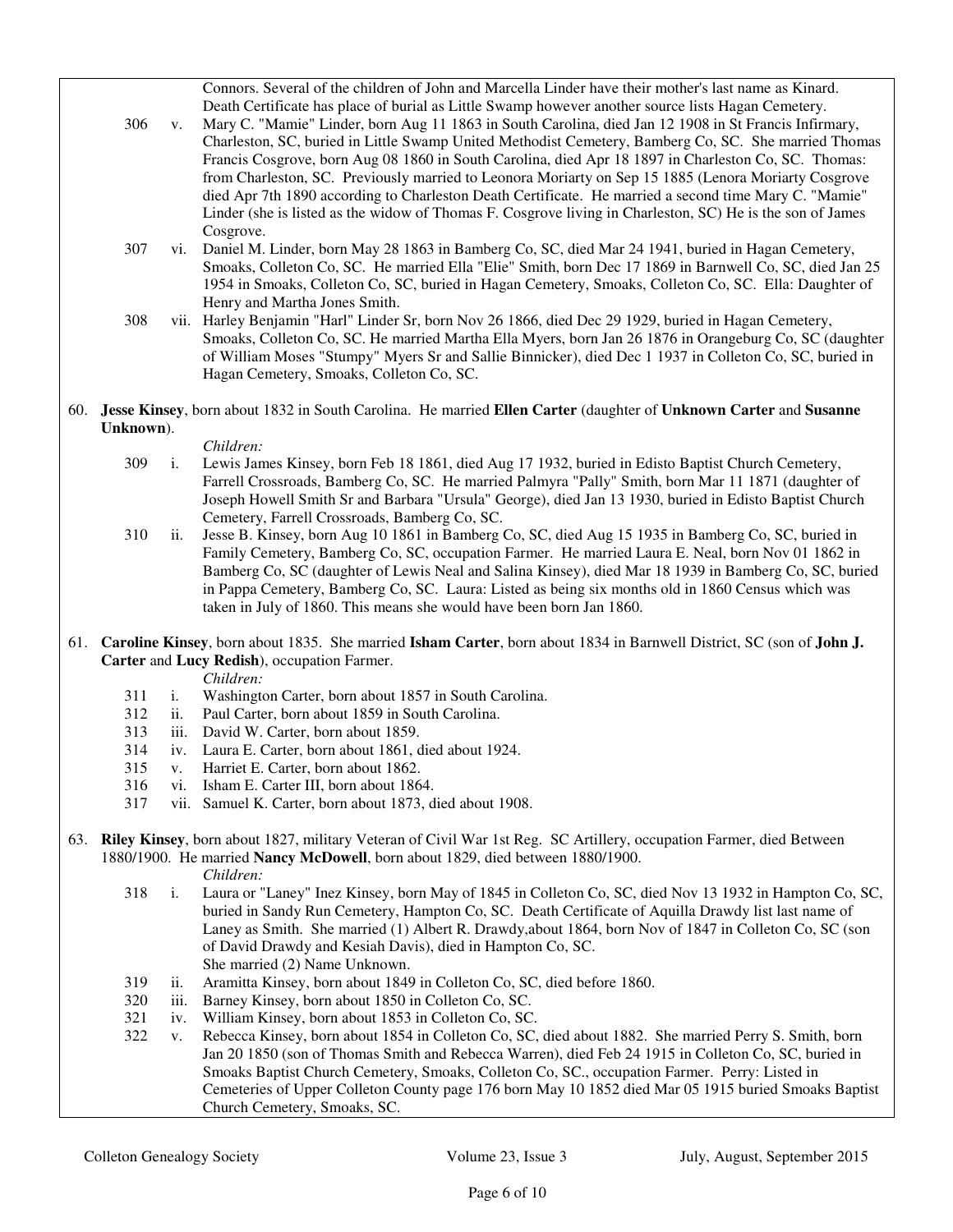- 323 vi. Calvin Kinsey, born about 1855 in Colleton Co, SC.
- 324 vii. Martha Ann "Tina" Kinsey, born about 1857 in Colleton Co, SC. She married Henry Flurnoy Kinsey, born about 1859 (son of Henry E. Kinsey and Sarah Ann Neal), died Mar 13 1941 in South Carolina. Henry: No Children.
- 325 viii. D. M. Kinsey, born about 1859 in Colleton Co, SC.
- 326 ix. Joseph Riley Kinsey, born about 1864 in Colleton Co, SC, died Before 1898. He married Alice McDowell, born about 1871.
- 327 x. James Kinsey, born about 1853 in Colleton Co, SC.
- 64. **Joseph S. Kinsey**, born Sep 18 1829, died May 10 1910. He married **Juliann Louise Jones**, born about 1834. *Children:*
	- 328 i. Mary Elizabeth Kinsey, born Jun 18 1852 in Bamberg Co, SC, died about 1896 in Branchville, Orangeburg Co, SC. She married (1) James Madison Tucker, born about 1830 in Barnwell Co, SC, died about 1880 in Barnwell Co, SC. She married (2) Frank Mulligan George, born Jul 23 1858 in Barnwell Co, SC (son of Francis Mulligan George and Georgianna Kinsey), died Mar 04 1936 in Aiken Co, SC, buried in West View Cemetery, Augusta, Richmond Co, GA, occupation Weave Room in Cotton Mill.
	- 329 ii. Julia Ann Kinsey, born Dec 15 1857 in Smoaks, Colleton Co, SC, died Apr 18 1920 in Colleton Co, SC, buried in Tabernacle Cemetery, Smoaks, SC. According to the Ott Funeral Home Records published in the Rice Planter Volume 12 Issue No 2 April-June 2004 Page 12 Julianne's last name was Jones. She married George Washington Herndon, born Apr 6 1847 in Smoaks, Colleton Co, SC (son of Henry Herndon and Mary Carter), died Oct 5 1920 in Colleton Co, SC, buried in Tabernacle Cemetery, Smoaks, SC, occupation Farmer.
	- 330 iii. Wylie "Jake" Kinsey, born about 1858. He married Harriet Carter, Between 1880-1887, born about 1867 in Bamberg Co, SC (daughter of James Carter and Mary Unknown), died Apr 29 1928 in Bamberg Co, SC, buried in Carter Cemetery, Ehrhardt, SC. Harriet: Harriet Carter Kinsey is widowed by the 1900 Census she was left with at least two children.
- 65. **James "Jim" Kinsey**, born about 1835, died Jan 14 1910, buried in Jones Family Cemetery, Colleton Co, SC. He married **Elizabeth "Eliza" McCormick**, born Jan 31 1838 in Barnwell Co, SC (daughter of **William "Will" McCormick** and **Elizabeth Jane "Eliza" Varn**).

*Children:*

- 331 i. Luella "Ella" Kinsey, born Jan 31 1861 in Bamberg Co, SC, died Dec 01 1948 in Colleton Co, SC, buried in Zion Baptist Church, Walterboro, SC. She married James Aquilla Bassett, born about 1867 in Bamberg Co, SC (son of Mike Bassett and Piety Jane Grimes), died Apr 13 1939 in Colleton Co, SC, buried in Zion Baptist Church, Walterboro, SC, occupation Farmer.
- 332 ii. John M. Kinsey, born Aug 17 1872 in Colleton Co, SC, died Mar 04 1927 in Colleton Co, SC, buried in Pleasant Grove Baptist Church, Walterboro, Colleton Co, SC. He married Sheldonia Carrie "Shellie" Redish, born 1874 in Colleton Co, SC (daughter of David L. "Dave" Redish and Laura E. Kinsey), died Jun 28 1951 in Atlanta, buried in Pleasant Grove Baptist Church, Walterboro, Colleton Co, SC.
- 67. **John E. Kinsey**, born about 1839, died about 1910. He married **Martha E. Crosby**, born Oct 17 1835 in Walterboro, Colleton Co, SC, died Jul 16 1914, buried in Sunnyside Cemetery, Orangeburg, Orangeburg Co, SC.

- 333 i. John W. Kinsey, born Nov 14 1870 in Colleton Co, SC, died May 29 1936 in High Point, Guilford Co, NC, buried in High Point, Guilford Co NC, occupation Retired. Death Certificate for John W. Kinsey indicates that his mother's maiden name was Jones. He married Mary Smoak, born Oct 2 1884 in South Carolina (daughter of Andrew Smoak and Sara Jones), died Apr 8 1955 in State Hospital at Morganton, High Point, Guilford Co, NC.
- 334 ii. Ida Kinsey, born about 1872 in South Carolina.
- 335 iii. Bass Capers Kinsey, born Jun 12 1873 in Smoaks, Colleton Co, SC, died Aug 30 1946 in Bamberg Co, SC, buried in Tabernacle Cemetery, Smoaks, SC, occupation Farmer. Death certificate has birth date as Jun 12 1876. He married Louvenia Kinsey, born Apr 10 1874 in Smoaks, Colleton Co, SC (daughter of William Eastman "Sonny" Kinsey and Gatsy Kinsey), died Nov 11 1946 in Spartanburg Co, SC, buried in Tabernacle Cemetery, Smoaks, SC.
- 336 iv. Florence Kinsey, born Aug 4 1877, died Jan 2 1921, buried in Bowman Memorial Cemetery, Bowman, Orangeburg Co, SC. She married (1) Lee M. Mims. She married (2) Rasmus S. "Raz" Stevens, born about 1877 in Colleton Co, SC, died Feb 26 1945 in Colleton Co, SC, buried in Tabernacle Cemetery, Smoaks, SC,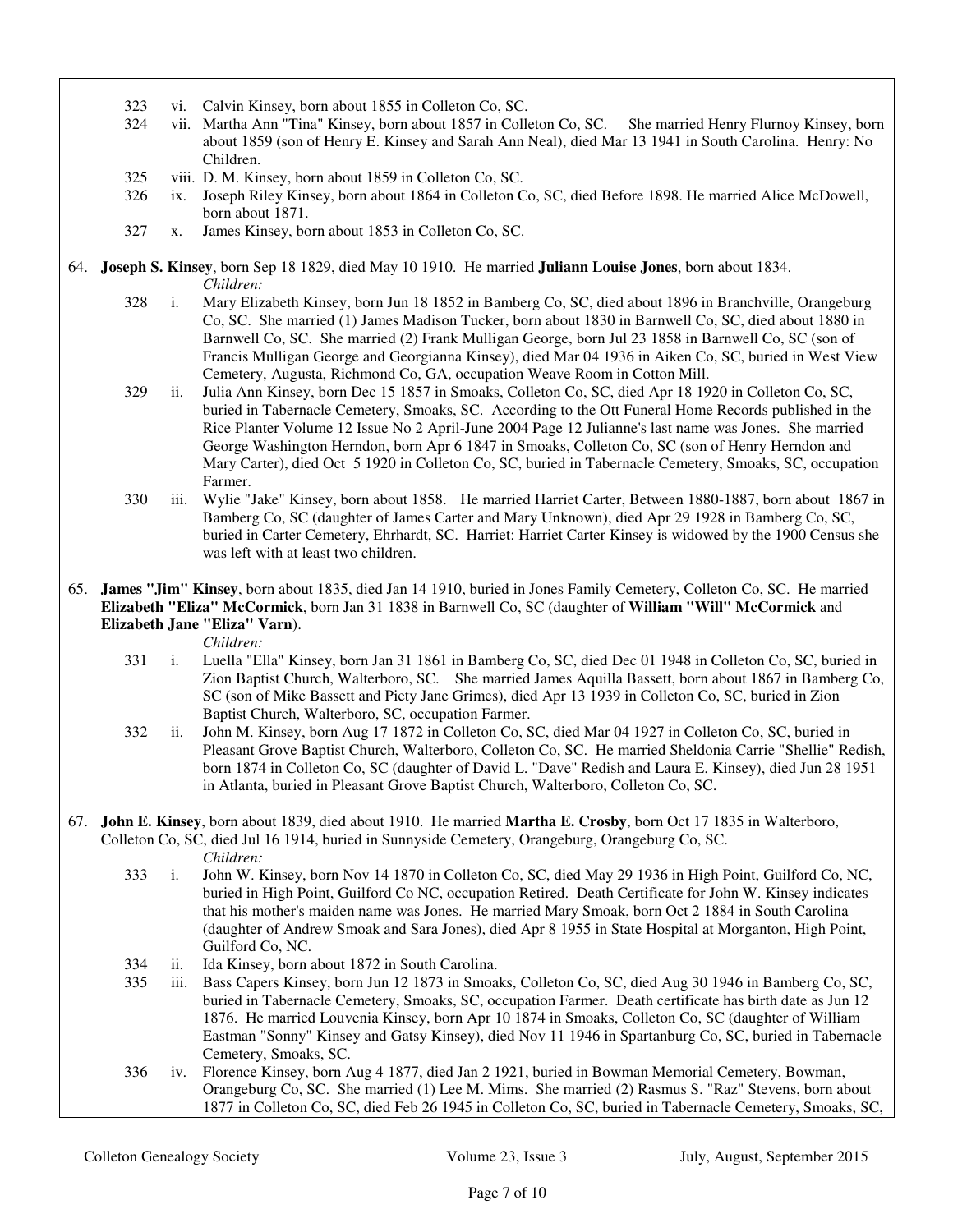68. **Andrew Brabham Kinsey**, born about 1839 in Colleton Co, SC, died Nov 2 1918, buried in Tabernacle Methodist Church, Smoaks, SC. He married (1) **Julia Ann McCormick**, born Aug 18 1842 in Barnwell Co, SC (daughter of **William "Will" McCormick** and **Elizabeth Jane "Eliza" Varn**), died After 1880.

*Children:*

- 337 i. Carey Lee Kinsey, born about 1868, died before Dec of 1954. Died before Wife, Nellie Jones.
	- He married Nellie Jones, born May 02 1868 in Smoaks, Colleton Co, SC (daughter of English Jones and Ellen H. Proveaux), died Jul 11 1954 in Colleton Co, SC, buried in English Jones Family Cemetery. Nellie: According to the 1880 Census she was born 1871.
- 338 ii. Bartus Kinsey, born about 1869.
- 339 iii. Amelia Kinsey, born May 3 1872 in Smoaks, Colleton Co, SC, died Jun 17 1944 in Mecklenburg Co, NC, buried in Tabernacle Cemetery, Smoaks, SC. She married Erasmus Duncan "Dunk" Herndon Sr, born Aug 13 1870 in Colleton Co, SC (son of George Washington Herndon and Harriet O. Kinsey), died Aug 3 1938 in Haywood Co, NC, buried in Tabernacle Cemetery, Smoaks, SC.

 He married (2) **Adrannah Jones**, 1890, born Dec 4 1872 in Colleton Co, SC (daughter of **Brinson R. Jones** and **Elizabeth Flynn**), died Feb 11 1940, buried in Tabernacle Cemetery, Smoaks, SC.

*Children:*

- 340 iv. Monroe Leander Kinsey, born Dec 01 1891 in Smoaks, Colleton Co, SC, died Jan 06 1954 in Union Memorial Hospital, Monroe, Union Co, NC, buried in Sharon Memorial Park, Charlotte, NC, occupation Retired Farmer. Went under the name Lee Andrew Monroe Kinsey and Monroe Lee Kinsey. Death Certificate has fathers name as Leander Kinsey. He married Ibbie Lee McCurry, Nov 20 1920, born Jan 09 1884 in South Carolina (daughter of Seaborn McCurry and Jamima Ashley), died Jan 17 1969 in Monroe, NC, buried in Sharon Memorial Park, Charlotte, NC. Ibbie: Mrs. Larry Warrick Informat living in Monroe, NC. Ibbie was previously married and in 1930 three stepchildren were living with Lee (M. L. Kinsey) Kinsey. They were Debee Rogers 22, Helen Gulley age 18 and James Gulley age 20. According to marriage license in Charleston Probate Records Ibbie name was Ibbie G. Gulley.
- 341 v. Trudie Kinsey, born Mar 24 1893, died Mar 20 1969 in Orangeburg Co, SC, buried in Memorial Park Cemetery, Orangeburg, SC. She married Lee Smith, born Sep 13 1889 (son of William Brown Smith and Volley Brown), died Dec 19 1944, buried in Memorial Park Cemetery, Orangeburg, SC.
- 342 vi. L. Hobson Kinsey, born about 1898 in Colleton Co, SC, died Apr 28 1935 in Orangeburg Co, SC, buried in Tabernacle Cemetery, Smoaks, SC, occupation Plumber. He married Ethel Collins.
- 343 vii. Eva May Kinsey, born Feb 16 1904 in Smoaks, Colleton Co, SC, died Jun 11 1976 in Orangeburg Co, SC, buried in Memorial Park Cemetery, Orangeburg, SC. She married Barney Hill Medlin Sr, born Aug 04 1899 (son of William C. Preston Medlin and Lilla Weeks), died Feb 14 1979, buried in Memorial Park Cemetery, Orangeburg, SC.
- 344 viii. Marvin Wilkes Kinsey, born Feb 29 1908, died Mar 15 1975, buried in Tabernacle Cemetery, Smoaks, SC. Living with his brother Lee Andrew Monroe Kinsey in Charlotte, Mecklenburg County, North Carolina in 1930 Census. He married Della Unknown.
- 345 ix. Ettie Kinsey, born May 24 1911, died Oct 3 1987 in Colleton Co, SC, buried in Tabernacle Cemetery, Smoaks, SC. She married Thomas Albert Webster, born May 23 1906 in Bamberg Co, SC (son of James William "Jim" Webster and Fannie M. Proveaux), died Nov 12 1963 in Colleton Co, SC, buried in Tabernacle Cemetery, Smoaks, SC.
- 69. **Vastine C. Kinsey**, born about 1843 in Colleton Co, SC, died Jan 12 1904 in Orangeburg Co, SC, buried in Tabernacle Cemetery, Smoaks, SC, military: Pvt Co G 4 SC CAV CSA. He married **Olive Elizabeth "Ollie" Herndon**, born Aug 29 1845 in Orangeburg Co, SC (daughter of **Henry Herndon** and **Mary Carter**), died Jan 24 1918 in Charleston Co, SC, buried in Tabernacle Cemetery, Smoaks, SC.

- 346 i. Frances Kinsey, born about 1867.
- 347 ii. Benjamin Franklin Kinsey, born Mar 29 1868 in Colleton Co, SC, died Mar 19 1937 in Orangeburg Co, SC, buried in Tabernacle Cemetery, Smoaks, SC, occupation Carpenter worked in Textile Mill. He married Edna Irene Weeks, born Sep 02 1882 (daughter of William Odell Weeks and Molly Margaret Gatch), died Aug 28 1947, buried in Tabernacle Cemetery, Smoaks, SC.
- 348 iii. Felder Raymond Kinsey, born about 1869 in Colleton Co, SC, died 1933 in Charleston Co, SC.
- 349 iv. Edward Ellis Kinsey, born about 1874 in South Carolina. He married Maggie Shirer, born May of 1887 (daughter of Ellis Wagner Shirer and Posina Porter), died May 19 1916 in Orangeburg Co, SC.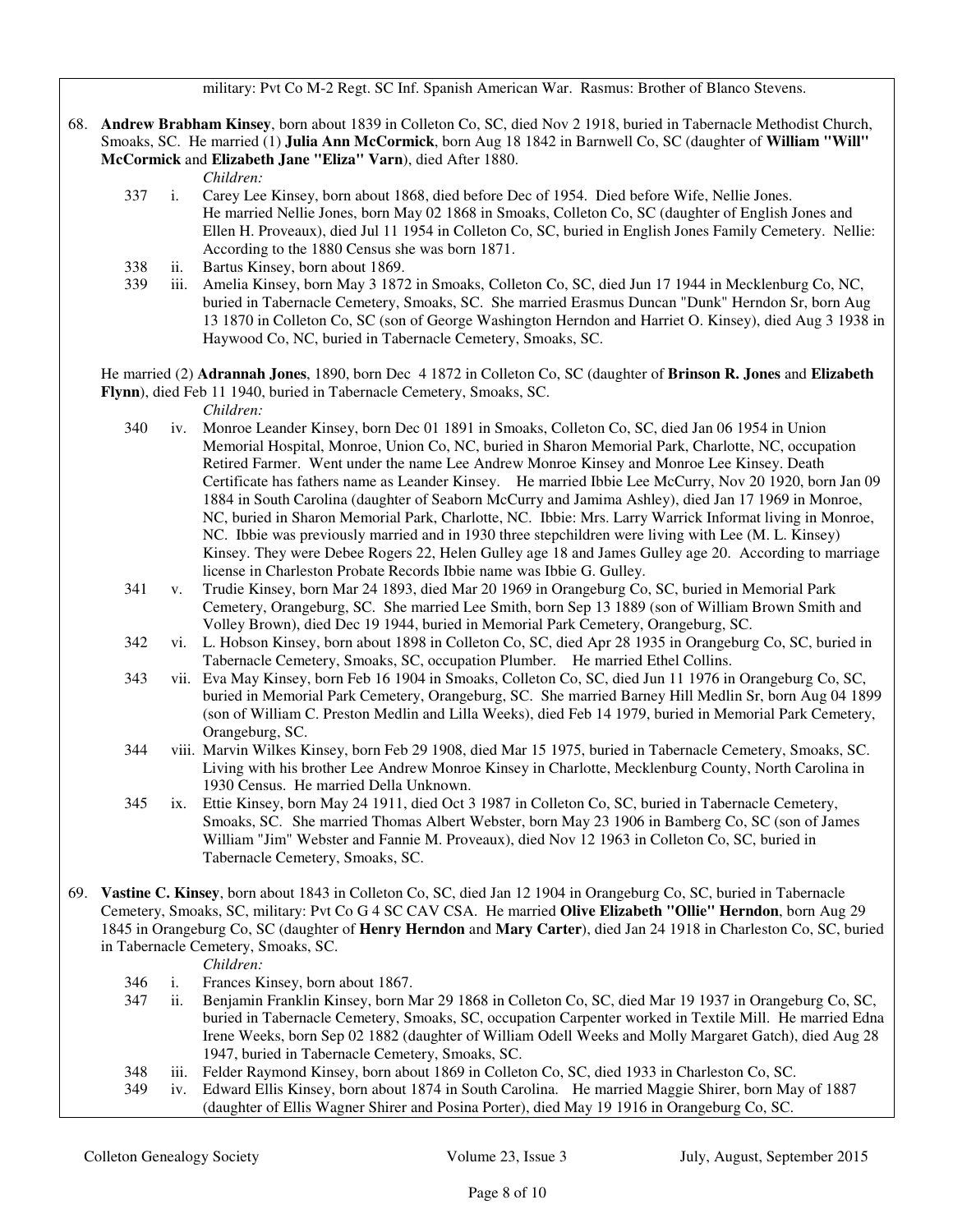- 350 v. Donie Kinsey, born Sep 26 1883, died May 27 1973, buried in Sunnyside Cemetery, Orangeburg, Orangeburg Co, SC. She married (1) Willie Jones. She married (2) Donnie Bentley.
- 351 vi. Robert Andrew Kinsey, born Jan 30 1885, died Jun 16 1956, buried in Memorial Park Cemetery, Orangeburg, SC, occupation Retired Textile Worker. He married Mary Elizabeth "Lizzie" Sanders, born Jul 11 1879 (daughter of James Williams Sanders and Rivanna Creech), died Feb 19 1942 in Orangeburg Co, SC, buried in Memorial Park Cemetery, Orangeburg, SC.

70. **Anna Kinsey**, born about 1844 in South Carolina, died about 1914. She married (1) **Unknown Bryant**.

*Children:*

 352 i. Bessie Bryant, born about 1880, died about 1929, buried in Tabernacle Cemetery, Smoaks, SC. She married (2) Lawrence Wilder.

 She married (2) **Robert W. "Bob" Matthews**, 1884, died Mar 04 1916. **Robert**: The name Matthews may be spelled Mathis in other places.

*Children:*

- 353 ii. Lessie Matthews, born Feb 22 1886, died Mar 13 1973 in Colleton County Hospital, Walterboro, SC, buried Mar 15 1973 in Tabernacle Cemetery, Smoaks, SC. She married Newton Russell Barnes, born about 1884 in Smoaks, Colleton Co, SC (son of Ransom "Ran" Barnes and Mary Carter), died Jun 29 1966 in Colleton County Hospital, Walterboro, SC, buried in Tabernacle Cemetery, Smoaks, SC, occupation Retired Carpenter and Farmer.
- 72. **Harriet O. Kinsey**, born about 1848, died Aug 2 1885, buried in Tabernacle Cemetery, Smoaks, SC. She married **George Washington Herndon**, born Apr 6 1847 in Smoaks, Colleton Co, SC (son of **Henry Herndon** and **Mary Carter**), died Oct 5 1920 in Colleton Co, SC, buried in Tabernacle Cemetery, Smoaks, SC, occupation Farmer.

- 354 i. Erasmus Duncan "Dunk" Herndon Sr, born Aug 13 1870 in Colleton Co, SC, died Aug 3 1938 in Haywood Co, NC, buried in Tabernacle Cemetery, Smoaks, SC. He married Amelia Kinsey, born May 3 1872 in Smoaks, Colleton Co, SC (daughter of Andrew Brabham Kinsey and Julia Ann McCormick), died Jun 17 1944 in Mecklenburg Co, NC, buried in Tabernacle Cemetery, Smoaks, SC.
- 355 ii. Henrietta M. Herndon, born Aug 27 1872 in Colleton Co, SC, died young.
- iii. Mattie Florence Herndon, born Jun 16 1874 in Colleton Co, SC, died Mar 28 1947, buried in Live Oak Cemetery, Walterboro, Colleton Co, SC. She married James "Asbury" Jones, born Feb 14 1874 in Smoaks, Colleton Co, SC (son of Brinson R. Jones and Elizabeth Flynn), died Aug 19 1954 in Charleston Co, SC, buried in Live Oak Cemetery, Walterboro, Colleton Co, SC, occupation Retired Carpenter. James: Informat Mrs. Weldon A. Powers.
- 357 iv. Frank Fulton Herndon, born Sep 29 1876 in Colleton Co, SC, died Jan 15 1943 in Atlanta, GA, buried in Tabernacle Cemetery, Smoaks, SC. He married (1) Linda Law. He married (2) Bessie Unknown.
- 358 v. George Washington Herndon Jr, born Dec 9 1877 in Colleton Co, SC, died about 1900 in Canton, Haywood Co, NC. He married Elizabeth Thompson.
- 359 vi. John Fulton Herndon, born Dec 2 1878, died Oct 1 1931 in Savannah, Chatham Co, GA. He married Sallie Edna Smith, born Nov 06 1892 in Bulloch Co, GA (daughter of James Henry Smith and Sarah Amanda Durdan), died Jun 19 1957 in Savannah, Chatham Co, GA.
- 360 vii. Claudia Agnes Herndon, born Jul 23 1880 in Smoaks, Colleton Co, SC, died Oct 5 1965 in Columbia Hospital, Columbia, SC, buried in Tabernacle Cemetery, Smoaks, SC. She married Clinton Norris Jones Sr, born Dec 18 1875 (son of George J. Jones and Laney E. Proveaux), died Mar 25 1944, buried in Tabernacle UMC Cemetery, Smoaks, SC. .
- 361 viii. Henry Manardy Herndon, born Dec 2 1882, died Jul 12 1962, buried in Sardis Cemetery, Branchville, Orangeburg Co, SC. He married (1) Minnie Lott, Jan 1 1911, born Apr 10 1895 in Colleton Co, SC (daughter of William Allen Lott and Cassie Lenora Padgett), died Nov 17 1950 in Walterboro, Colleton Co, SC, buried in Pleasant Grove Baptist Church, Walterboro, Colleton Co, SC. He married (2) Margaret Elizabeth "Maggie" Stevens, born Sep 18 1904 (daughter of Rasmus S. "Raz" Stevens and Joella Jones), died Jun 24 1972, buried in Sardis Cemetery, Branchville, Orangeburg Co, SC.